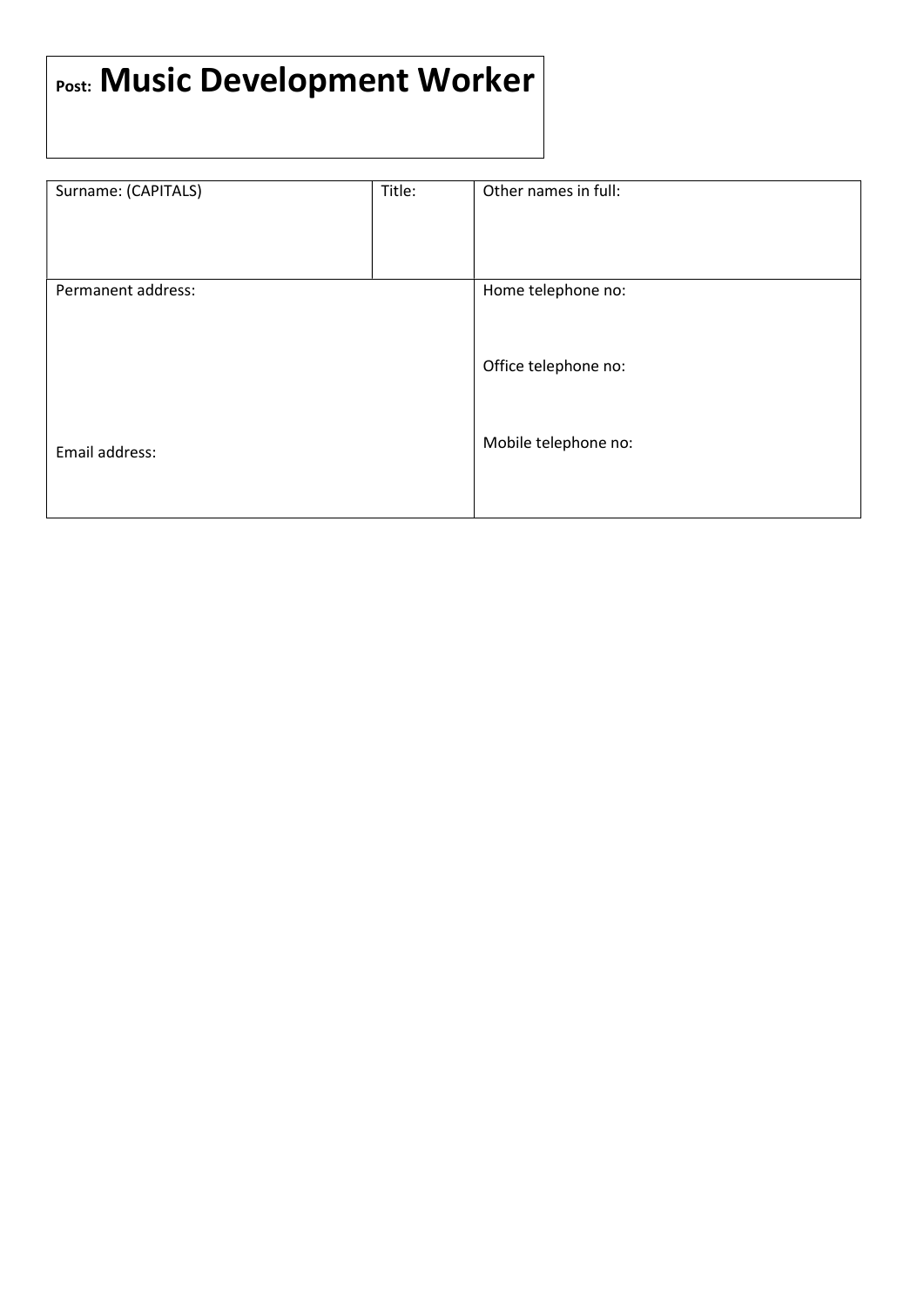| Education & Professional Qualifications (Include in this     |                                                                                                   | From:         |  | To:                  |                     |
|--------------------------------------------------------------|---------------------------------------------------------------------------------------------------|---------------|--|----------------------|---------------------|
| section all the relevant qualifications, examination results |                                                                                                   |               |  |                      |                     |
| and any relevant professional registrations or               |                                                                                                   |               |  |                      |                     |
| memberships)                                                 |                                                                                                   |               |  |                      |                     |
|                                                              |                                                                                                   |               |  |                      |                     |
|                                                              |                                                                                                   |               |  |                      |                     |
|                                                              |                                                                                                   |               |  |                      |                     |
|                                                              |                                                                                                   |               |  |                      |                     |
|                                                              |                                                                                                   |               |  |                      |                     |
|                                                              |                                                                                                   |               |  |                      |                     |
|                                                              |                                                                                                   |               |  |                      |                     |
|                                                              |                                                                                                   |               |  |                      |                     |
|                                                              |                                                                                                   |               |  |                      |                     |
|                                                              |                                                                                                   |               |  |                      |                     |
|                                                              |                                                                                                   |               |  |                      |                     |
|                                                              |                                                                                                   |               |  |                      |                     |
|                                                              |                                                                                                   |               |  |                      |                     |
|                                                              |                                                                                                   |               |  |                      |                     |
|                                                              |                                                                                                   |               |  |                      |                     |
|                                                              |                                                                                                   |               |  |                      |                     |
|                                                              |                                                                                                   |               |  |                      |                     |
|                                                              |                                                                                                   |               |  |                      |                     |
|                                                              |                                                                                                   |               |  |                      |                     |
|                                                              |                                                                                                   |               |  |                      |                     |
|                                                              |                                                                                                   |               |  |                      |                     |
|                                                              |                                                                                                   |               |  |                      |                     |
|                                                              |                                                                                                   |               |  |                      |                     |
|                                                              |                                                                                                   |               |  |                      |                     |
|                                                              |                                                                                                   |               |  |                      |                     |
|                                                              |                                                                                                   |               |  |                      |                     |
|                                                              |                                                                                                   |               |  |                      |                     |
|                                                              |                                                                                                   |               |  |                      |                     |
|                                                              |                                                                                                   |               |  |                      |                     |
|                                                              |                                                                                                   |               |  |                      |                     |
| <b>Present and Previous Employment</b>                       |                                                                                                   |               |  |                      |                     |
|                                                              |                                                                                                   |               |  |                      |                     |
|                                                              | Please provide details of your employment history beginning with your most recent or current role |               |  |                      |                     |
| Dates (from and                                              | Name and address                                                                                  | Position held |  | Brief description of | Reasons for leaving |
| to)                                                          | of Employer                                                                                       |               |  | responsibilities     |                     |
|                                                              |                                                                                                   |               |  |                      |                     |
|                                                              |                                                                                                   |               |  |                      |                     |
|                                                              |                                                                                                   |               |  |                      |                     |
|                                                              |                                                                                                   |               |  |                      |                     |
|                                                              |                                                                                                   |               |  |                      |                     |
|                                                              |                                                                                                   |               |  |                      |                     |
|                                                              |                                                                                                   |               |  |                      |                     |
|                                                              |                                                                                                   |               |  |                      |                     |
|                                                              |                                                                                                   |               |  |                      |                     |
|                                                              |                                                                                                   |               |  |                      |                     |
|                                                              |                                                                                                   |               |  |                      |                     |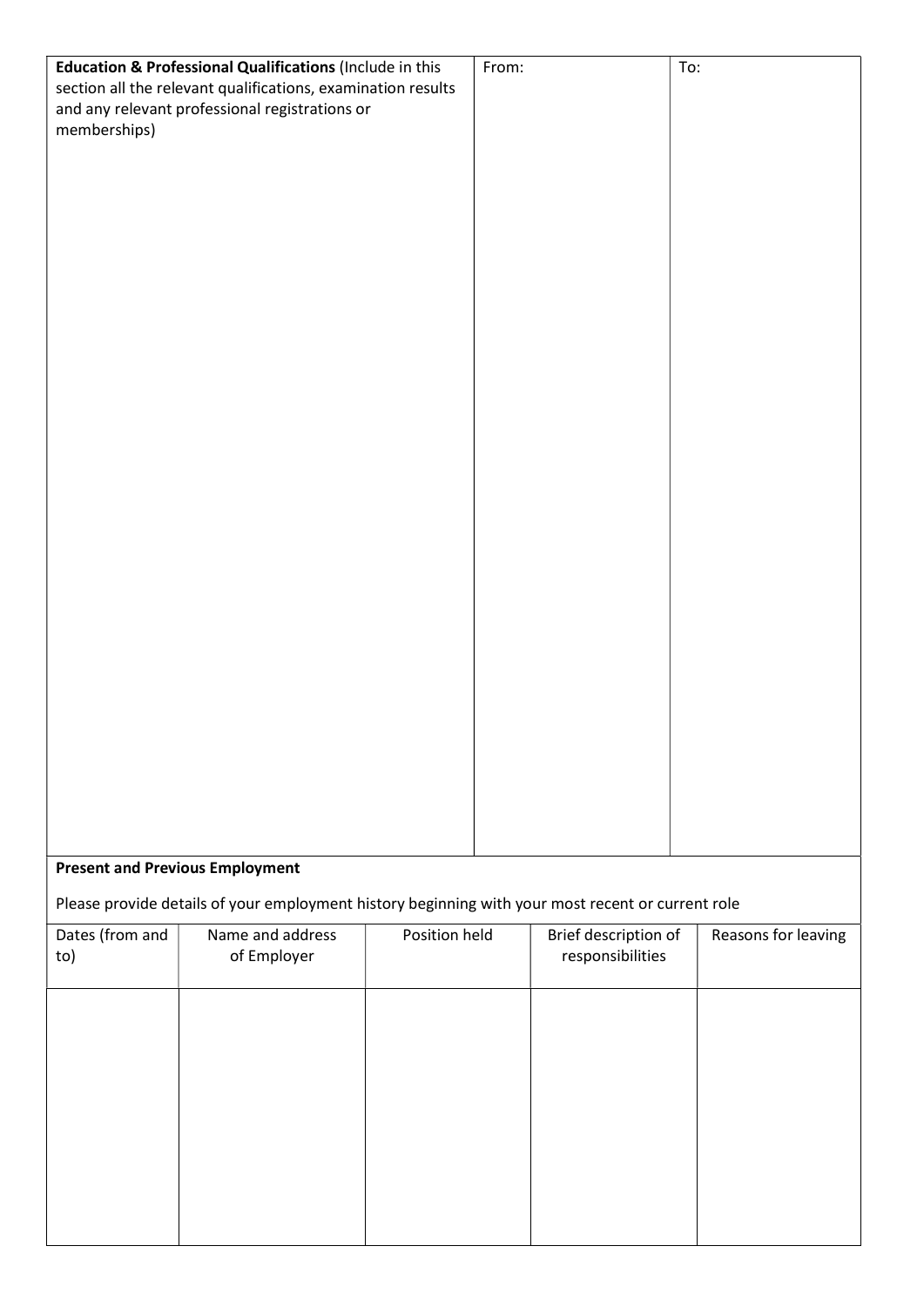Describe your present appointment in terms of its responsibilities and relationships:

Leisure interests, hobbies etc.:

Any other information which you wish to give to demonstrate how you meet the essential elements of the person specification: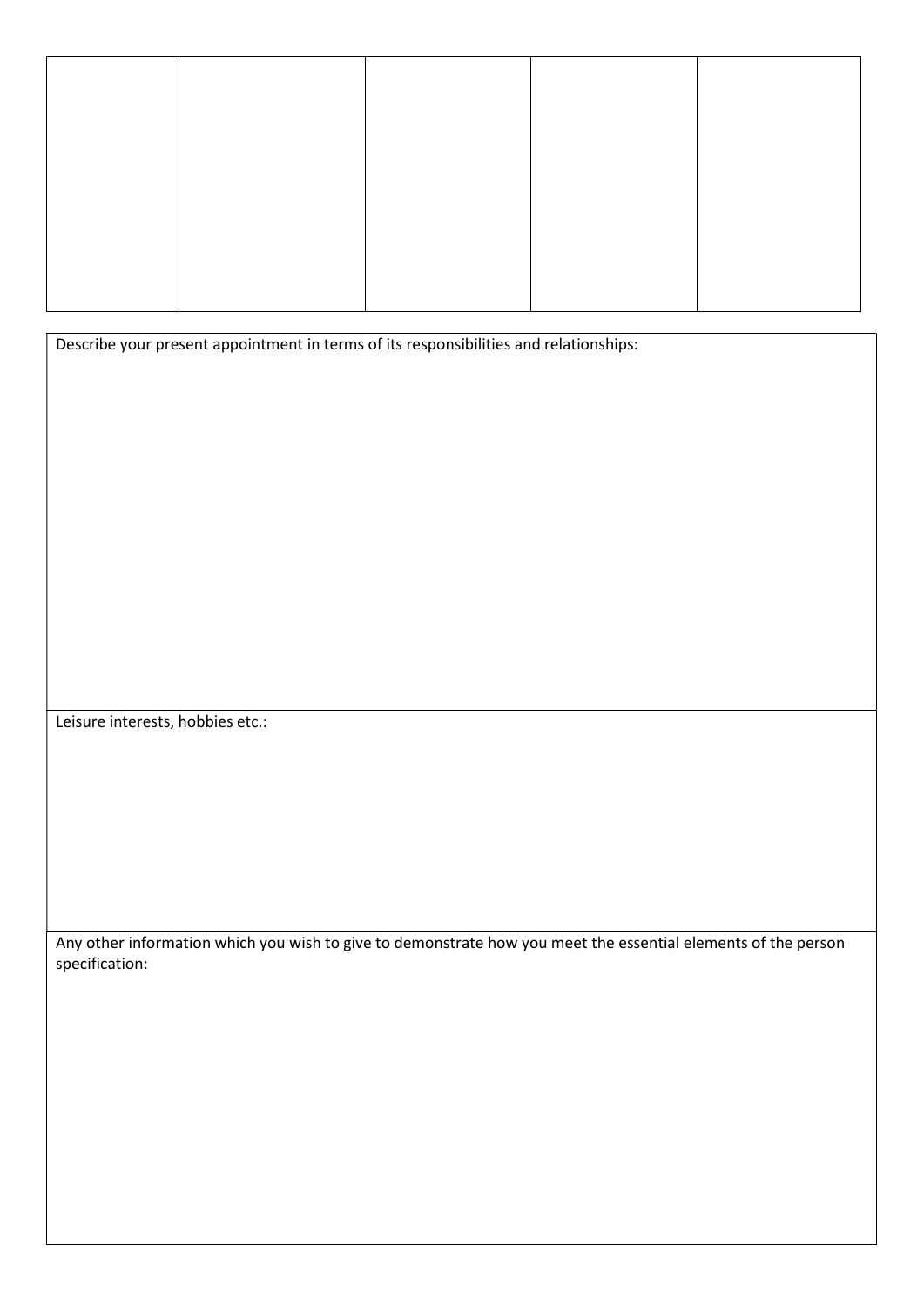| References may be taken up before interview in the strictest confidence for short-listed candidates unless you<br>indicate otherwise below. Please give the name, full address and email address of your current Manager, from<br>whom references can be requested. |                                                      |
|---------------------------------------------------------------------------------------------------------------------------------------------------------------------------------------------------------------------------------------------------------------------|------------------------------------------------------|
| <b>Reference 1:</b>                                                                                                                                                                                                                                                 | <b>Reference 2:</b>                                  |
| Your connection or relationship with this person:                                                                                                                                                                                                                   | Your connection or relationship<br>with this person: |
| Name:                                                                                                                                                                                                                                                               | Name:                                                |
| Address:                                                                                                                                                                                                                                                            | Address:                                             |
| Email:                                                                                                                                                                                                                                                              | Email:                                               |
| Present Employer:                                                                                                                                                                                                                                                   |                                                      |
| Name:                                                                                                                                                                                                                                                               |                                                      |
| Address:                                                                                                                                                                                                                                                            |                                                      |
|                                                                                                                                                                                                                                                                     |                                                      |
| Email address:                                                                                                                                                                                                                                                      |                                                      |
| If appointed, when would you be available to take up the post?                                                                                                                                                                                                      |                                                      |
| Where did you see this vacancy advertised? If you saw the advert on the internet, please specify which website.                                                                                                                                                     |                                                      |